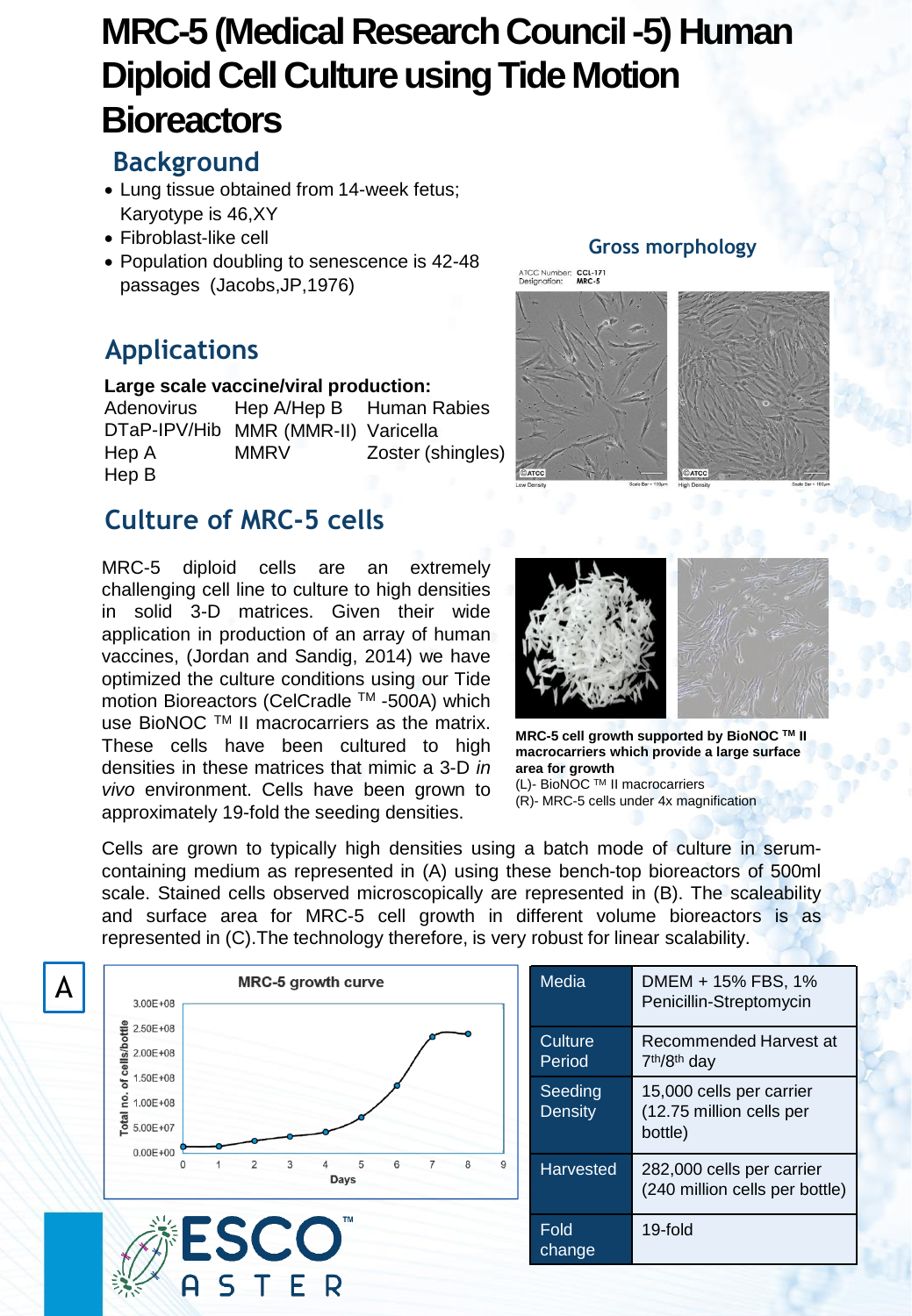





**Day 1 40,000 cells/carrier**

**Day 2 85,000 cells/carrier 282,000 cells/carrier**

Fluorescein diacetate (FDA) staining of live MRC-5 cells grown in DMEM

**Day 3**



**After harvest**

containing 15% FBS and viewed under 4x magnification

### **Scalability**

# **Surface Area for Cell Growth**

| 55500          |                                |                                             | (in DMEM)      |                                |                                                |
|----------------|--------------------------------|---------------------------------------------|----------------|--------------------------------|------------------------------------------------|
| <b>Model</b>   | <b>Fixed Bed</b><br>volume (L) | <b>Cell</b><br><b>numbers</b><br>at harvest | <b>Model</b>   | <b>Fixed Bed</b><br>volume (L) | <b>Cell culture</b><br>surface<br>area in $m2$ |
| CelCradle™     | 0.1                            | 2.4x10 <sup>8</sup>                         | CelCradle™     | 0.1                            | 0.28                                           |
| TideXcell™-002 | 2                              | 4.8x10 <sup>9</sup>                         | TideXcell™-002 | 2                              | 5.6                                            |
| TideXcell™-020 | 20                             | $4.8x10^{10}$                               | TideXcell™-020 | 20                             | 56                                             |
| TideXcell™-100 | 100                            | $2.4x10^{11}$                               | TideXcell™-100 | 100                            | 280                                            |

## **Optimum media for MRC-5 cell growth**

MRC-5 cells have been reported to be cultured in EMEM, DMEM, DMEM: F12 media. Our results indicate a robust cell growth in DMEM supplemented with 15% FBS as reported above. This is a cost-effective solution as well, in terms of obtaining high cell densities with significantly less expensive media. The cell growth pattern of MRC-5 cells cultured on BioNOC TM II using different media is as shown in( D).





### **Recommendations for MRC-5 culture**

- •MRC-5 cells show optimum growth in DMEM medium supplemented with 15%FBS
- •A low seeding cell density of 15,000 per carrier results in optimum growth and expansion of up to 19 fold
- •The 7/8<sup>th</sup> day of culture is optimum for harvest in DMEM
- •Culture of MRC-5 cells for virus production is optimum using passage 20-27 wherein 18-20 fold cell expansion is observed
- A simple DOE to test cell growth in 3D using different media such as DMEM, EMEM and DMEM:F12 supplemented with 15% FBS suggests that DMEM is optimum for cell expansion, recovery, better preservation of cell morphology and cost economy with almost comparable cell numbers.
- Application of these culture conditions in Tidemotion bioreactors demonstrates good cell expansion which can be used for production of cell banks/ viruses including Oncolytic Viruses and could form the basis for large-scale manufacturing.

C